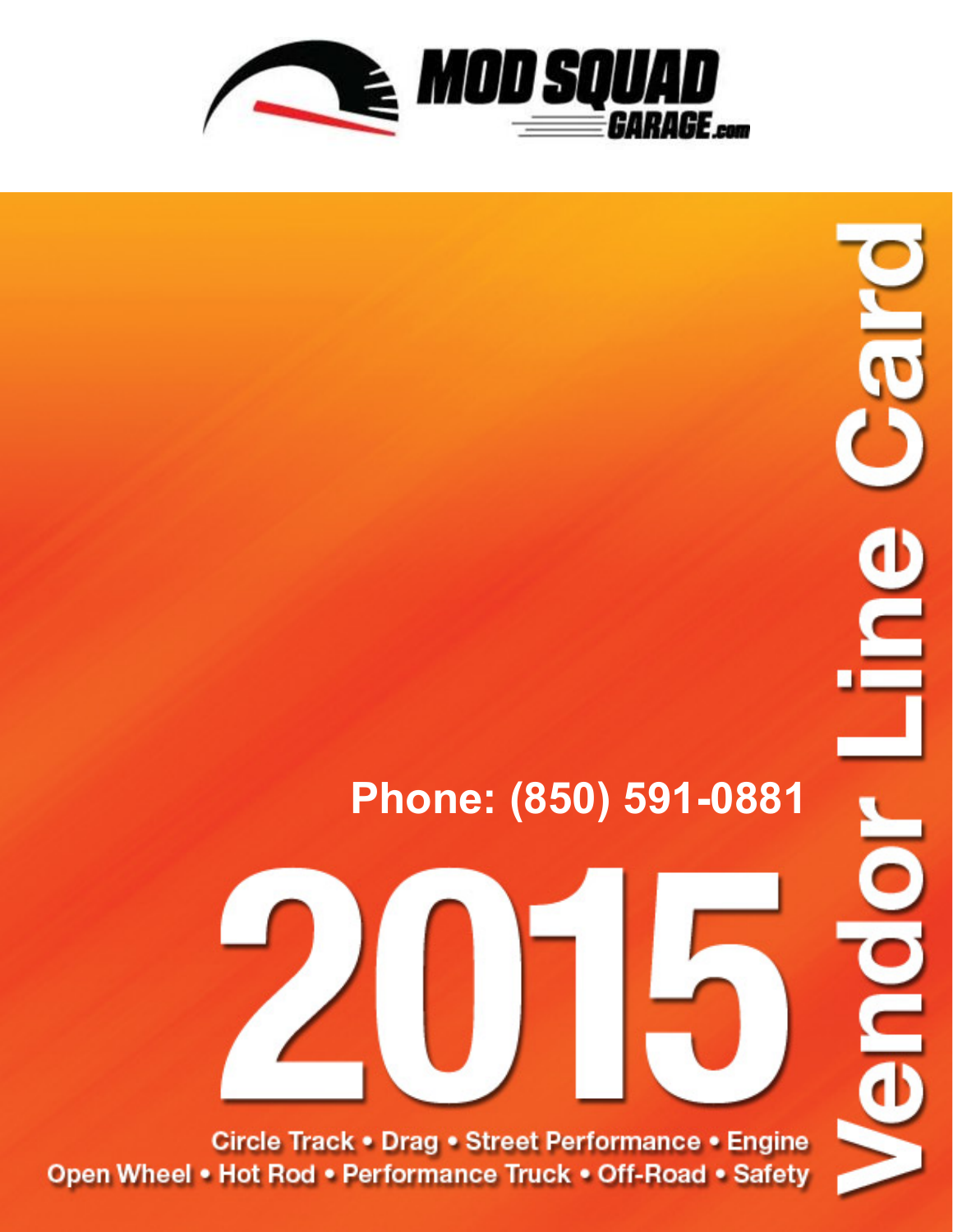|            | A                                                             |
|------------|---------------------------------------------------------------|
| ΔΑΔ        | A-1 Products                                                  |
|            | Coil over kits and suspension tubes                           |
| <b>ACL</b> | Accel                                                         |
|            | Ignition components starters alternators wire                 |
|            | sets distributors and U groove spark plugs                    |
| <b>ATC</b> | <b>ACC Performance</b>                                        |
|            | Torque converters                                             |
| ACE        | <b>Ace Racing Clutches</b>                                    |
|            | Racing clutches                                               |
| AEB        | <b>ACL Bearings</b>                                           |
|            | High performance engine bearings                              |
| ACT        | <b>Advanced Clutch Technology</b>                             |
|            | Clutches                                                      |
| ACD        | <b>Advanced Control Devices</b>                               |
|            | Air shifters and throttle stops                               |
| <b>ADV</b> | <b>Advance Adapters</b>                                       |
|            | Engine transmission adapters                                  |
| AED.       | <b>Advanced Engine Design</b>                                 |
|            | Performance fuel system components                            |
| AFI        | <b>Advanced Fuel Ignition Systems</b>                         |
|            | Fuel injectors spark plug wires and ignition                  |
|            | boxes                                                         |
| AEM        | AEM                                                           |
|            | Sport compact performance products                            |
|            | a                                                             |
| <b>AFE</b> | aFe Power                                                     |
|            | Air intakes air filters exhaust systems                       |
|            | intercoolers turbochargers and throttle body                  |
|            | spacers                                                       |
|            | A                                                             |
| <b>ARW</b> | <b>Aero Race Wheels</b>                                       |
|            | Circle track wheels                                           |
| AER        | <b>Aeroquip</b>                                               |
|            | Performance hose and fittings                                 |
| <b>AFS</b> | Aeromotive Inc.                                               |
|            | Performance fuel system components                            |
| <b>AFC</b> | <b>AFCO Racing Products</b>                                   |
|            | Racing and Performance Components                             |
| AFM        | <b>AFM Performance</b>                                        |
|            | Performance engine parts and miscellaneous<br>racing products |
| <b>AFR</b> | Air Flow Research                                             |
|            | Racing cylinder heads                                         |
| AIR.       | Air Lift                                                      |
|            | Polyair springs                                               |
|            |                                                               |
| AGR        | <b>AGR Steering</b>                                           |

| ARA        | Airaid                                                              |
|------------|---------------------------------------------------------------------|
|            | Resusable performance air filters air injection<br>kits             |
| <b>ACX</b> | Akerly & Childs, LLC<br>Automotive piston rings and engine bearings |
| ALG I      | <b>Alan Grove Components</b>                                        |
|            | Custom hot rod brackets and pulleys                                 |
| ALI        | Alinabal<br>Rod ends                                                |
|            |                                                                     |
| ALP        | <b>Alpinestars</b><br>High quality safety equipment                 |
| ALT.       | <b>Altronics Inc.</b>                                               |
|            | High performance electronics and weather<br>stations                |
| <b>ALL</b> | <b>Allstar Performance</b>                                          |
|            | Specialty performance products                                      |
| AMA        | Amalie                                                              |
|            | Performance racing lubricants                                       |
| AAW        | American Autowire/Factory Fit                                       |
|            | Wiring harness and accessories                                      |
| AMR        | <b>American Racing Wheels</b>                                       |
|            | Racing and street wheels                                            |
| АМР        | <b>AMP Research</b>                                                 |
|            | Power steps bed steps and bed extenders                             |
| <b>APB</b> | <b>AP Brake</b>                                                     |
|            | Brake components and fluid                                          |
| ARI        | Arai Helmets                                                        |
|            | <b>Racing helmets</b>                                               |
| <b>ARB</b> | <b>AR Bodies</b>                                                    |
|            | Asphalt and dirt race car bodies and<br>accessories                 |
| ARG        | Argo Manufacturing Co.                                              |
|            | Pit equipment                                                       |
| ARP        | ARP                                                                 |
|            | <b>Studs bolts and fasteners</b>                                    |
| ATI        | <b>ATI Performance Products</b>                                     |
|            | Performance harmonic balancers                                      |
| ATL.       | <b>ATL Fuel Cells</b>                                               |
|            | <b>Fuel cells and accessories</b>                                   |
| AUB        | <b>Auburn Gear</b><br>Limited slip differentials                    |
| AUR        | Aurora                                                              |
|            | Rod ends                                                            |
| AUL        | <b>Auto Loc</b>                                                     |
|            | Street rod door lock kits solenoids and                             |
|            | remote starters                                                     |
| ATM        | <b>Auto Meter</b>                                                   |
|            | Tachs gauges and accessories                                        |

| ARC        | <b>Auto Rod Controls</b><br>Race car electrical systems |
|------------|---------------------------------------------------------|
|            |                                                         |
| VEN        | Auto Ventshade<br>Auto truck and SUV deflectors         |
| AUT        | Autolite                                                |
|            | Spark plugs                                             |
|            | B                                                       |
| BBP        | <b>B&amp;B Performance</b>                              |
|            | Engine oil pans and accessories                         |
| BMM        | <b>B&amp;M Automotive</b>                               |
|            | Shifters transmissions and torque converters            |
| BAF        | <b>Baer Brake Systems</b>                               |
|            | Performance brake systems                               |
| BAR        | <b>Barnes Systems</b>                                   |
|            | Oil pumps and oil accessories                           |
| CLE        | <b>Bart Wheels</b>                                      |
|            | Circle track wheels                                     |
| <b>BSS</b> | <b>Bassani</b>                                          |
|            | Special Order Only S S exhaust systems                  |
| BAS        | <b>Bassett Wheel</b>                                    |
|            | Circle track wheels                                     |
| BAT        | <b>Battery Tender</b>                                   |
|            | <b>Battery Maintenance Items</b>                        |
| BBK        | <b>BBK Performance Inc.</b>                             |
|            | Performance accessories                                 |
| BDD        | <b>BD Diesel Performance</b>                            |
|            | Performance diesel products                             |
| BEC        | <b>Be-Cool Radiators</b>                                |
|            | Performance and racing radiators                        |
| BEA        | <b>Beam's Seatbelts</b>                                 |
|            | Seat belts and hardware                                 |
| BED        | <b>BedRug</b>                                           |
|            | Truck bed protection                                    |
| BEL        | <b>Bell Racing</b>                                      |
|            | <b>Racing helmets</b>                                   |
| BLL        | <b>Bell Tech</b>                                        |
|            | Suspension products drop kits and ground                |
|            | effects                                                 |
| BER        | <b>Bert Transmission</b>                                |
|            | Circle track transmissions                              |
| BES        | <b>Bestop</b>                                           |
|            | Special Order Only Jeep accessories                     |
| <b>BEY</b> | <b>Beyea Custom Headers</b>                             |
|            | Performance headers for circle track                    |
| BHJ        | <b>BHJ Products</b>                                     |
|            | Performance balancers and tools                         |
| BME        | <b>Bill Miller Engineering</b>                          |
|            | Aluminum rods and pistons                               |

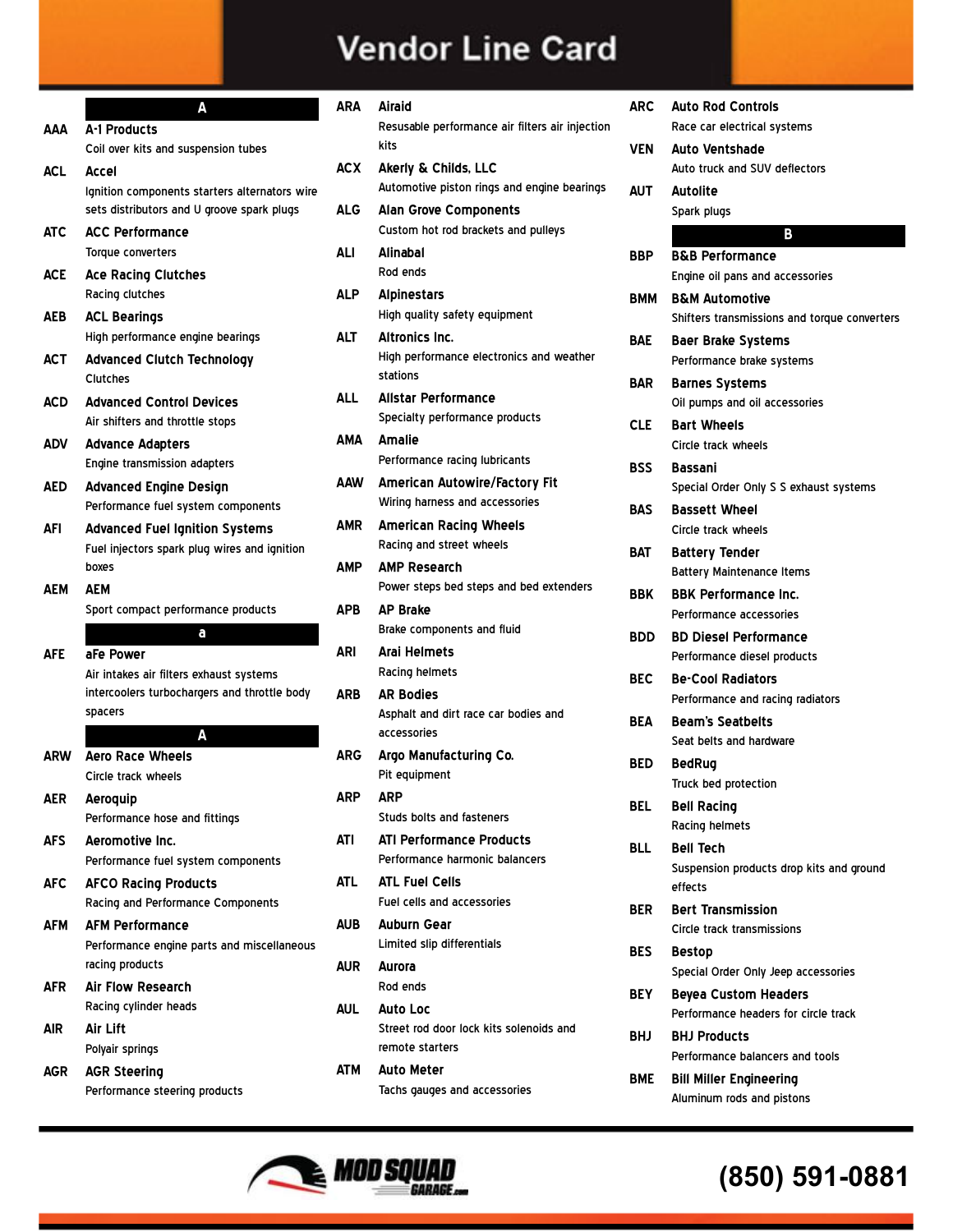| BSP        | <b>Billet Specialties</b>                                               |
|------------|-------------------------------------------------------------------------|
|            | Billet aluminum street rod and truck                                    |
|            | accessories                                                             |
| BIL        | <b>Bilstein</b>                                                         |
|            | High performance shock absorbers                                        |
| BRP        | <b>Biondo Racing Products</b>                                           |
|            | Drag racing specialty components                                        |
| BDS        | <b>Blower Drive Service</b>                                             |
|            | <b>Blowers and accessories</b>                                          |
| <b>BMP</b> | <b>BMP</b>                                                              |
|            | Aluminum cylinder heads blocks and intakes                              |
| <b>BRG</b> | <b>Borgeson Universal</b>                                               |
|            | Steering shafts and u joints                                            |
| <b>BOR</b> | Boria                                                                   |
|            | Stainless steel mufflers exhaust and                                    |
|            | accessories                                                             |
| <b>BOY</b> | <b>Boyce Track Burner</b>                                               |
|            | Circle track sway bars and exhaust pipes                                |
| BPO.       | Brad Penn Oil                                                           |
|            | Racing oil and lubricants                                               |
| <b>BRB</b> | <b>Braille Battery</b>                                                  |
|            | Lightweight racing batteries and related                                |
|            | accessories                                                             |
| BRM        | <b>Brembo</b>                                                           |
|            | Racing brake components                                                 |
| BRM        | <b>Brembo (Street Performance)</b>                                      |
|            | Street performance brake components                                     |
| BRI        | <b>Brinn Transmission</b>                                               |
|            | Circle track transmissions                                              |
| <b>BRO</b> | <b>Brodix</b>                                                           |
|            | Performance cylinder heads                                              |
| <b>BRK</b> | <b>Brookville Roadster</b><br>Reproduction Street Rod Bodies and Frames |
|            |                                                                         |
| BRU        | <b>Brunnhoelzl</b><br>Aluminum jacks and pit equipment                  |
|            |                                                                         |
| <b>BSB</b> | <b>BSB Manufacturing</b><br>Modified and Dirt Late Model suspension     |
|            | components                                                              |
| <b>BUB</b> | <b>Bubba Rope</b>                                                       |
|            | Vehicle recovery rope                                                   |
| BTP.       | <b>Bullet</b>                                                           |
|            | Racing pistons                                                          |
| <b>BUL</b> | <b>Bully Dog</b>                                                        |
|            | <b>Diesel Truck Performance Products</b>                                |
| <b>BUS</b> | Bushwacker                                                              |
|            | Truck bedrail caps tailgate caps and fender                             |
|            | flares                                                                  |
| BUT        | <b>Butler Built</b>                                                     |
|            | Aluminum race seats and air ducts                                       |

| BSS        | <b>BX</b> Performance                      |
|------------|--------------------------------------------|
|            | <b>Aluminized Exhaust Products</b>         |
|            | $\overline{C}$                             |
| CRR        | <b>C&amp;R Racing Inc.</b>                 |
|            | <b>Racing Radiators</b>                    |
| CLN        | C-Line Engineering, Inc.                   |
|            | Performance wet and dry sump oil pans      |
| CLC        | <b>Calico Coatings</b>                     |
|            | Coated engine bearings                     |
| CCD        | <b>California Car Duster</b>               |
|            | California car duster                      |
| CAL        | <b>Callies Performance Products</b>        |
|            | Crankshafts and connecting rods            |
| CAN        | <b>Canton/Mecca</b>                        |
|            | Racing fuel filters accusumps oil pans and |
|            | accessories                                |
| CTA        | <b>CARR</b>                                |
|            | Truck steps and accessories                |
| CRL        | <b>Carrillo Rods</b>                       |
|            | Connecting rods                            |
| <b>CAR</b> | <b>Carter Products</b>                     |
|            | Performance carbs fuel pumps and           |
|            | accessories                                |
| CEN        | <b>Center Line Wheel Corp.</b>             |
|            | Special Order Only Aluminum Wheels         |
| CTF        | Centerforce                                |
|            | <b>Performance Clutches</b>                |
| CHA        | <b>Champ Pans</b>                          |
|            | Circle track oil pans                      |
| сно        | <b>Champion Brands</b>                     |
|            | Performance racing lubricants              |
| CHP        | <b>Champion Plugs</b>                      |
|            | <b>Spark Plugs</b>                         |
| CCE        | <b>Chassis Engineering (Drag)</b>          |
|            | Chassis suspension and driveline           |
|            | components                                 |
| CRD        | <b>Chassis R&amp;D</b>                     |
|            | C T computer software                      |
| CHI        | <b>CHI - Cylinder Head Innovation</b>      |
|            | Performance cylinder heads                 |
| CCP        | <b>Classic Dash</b>                        |
|            | Classic O E fit dash panels                |
| CLA        | <b>Classic Instruments Inc.</b>            |
|            | <b>Classic Design Gauges</b>               |
| CMW        | <b>Clayton Machine Works</b>               |
|            | Billet and aluminum hot rod and street     |
|            | accessories                                |
|            |                                            |

| CLR        | <b>Clear One</b>                                     |
|------------|------------------------------------------------------|
|            | Drag racing window marker lexan racing               |
|            | windows and trailer components                       |
| M77        | Clevite 77                                           |
|            | <b>Engine Bearings</b>                               |
| CLO        | <b>Cloyes</b>                                        |
|            | Timing chain sets                                    |
| CNC        | <b>CNC (Chuck Neal Corp.)</b>                        |
|            | Pedal assemblies and master cylinders                |
| COA        | <b>Coan Engineering</b>                              |
|            | Performance transmissions and torque                 |
|            | converters                                           |
| COK        | <b>Coker Tire</b>                                    |
|            | <b>Classic and Vintage Tires</b>                     |
| COL        | <b>Coleman Machine</b>                               |
|            | Oval track racing products                           |
| CAG        | Cometic                                              |
|            | Performance Engine Gaskets and related               |
|            | components                                           |
| COM        | <b>Competition Cams</b>                              |
|            | Performance cams and accessories                     |
|            |                                                      |
| COE        | <b>Competition Engineering</b>                       |
|            | Chassis and suspension components                    |
| CPT        | <b>Computech Systems Inc.</b>                        |
|            | High performance electronics and weather<br>stations |
|            |                                                      |
| CBL        | <b>Conroy Bleeders</b>                               |
|            | Tire bleeders and related components                 |
| CST        | <b>Cool Shirt</b>                                    |
|            | Driver comfort systems                               |
| <b>COR</b> | <b>Corsa Performance</b>                             |
|            | Performance exhaust systems mufflers and             |
|            | tips                                                 |
| COV        | Covercraft                                           |
|            | Car covers tonneaus and masks                        |
| <b>CPP</b> | <b>CP Pistons</b>                                    |
|            | Racing pistons                                       |
| <b>CRN</b> | <b>Crane Cams</b>                                    |
|            | Performance cams and accessories                     |
| CPD.       | Crash Pad                                            |
|            | Seat pads made of shock absorbing material           |
| <b>CRW</b> | <b>Crow Enterprizes</b>                              |
|            | Safety equipment                                     |
| CRO        | <b>Crower Cams</b>                                   |
|            | Performance cams and accessories                     |
| CSI        | <b>CSR Performance Products</b>                      |
|            | Water pumps throttle brackets and flexplate          |
|            |                                                      |



#### **(850) 591-0881**

shields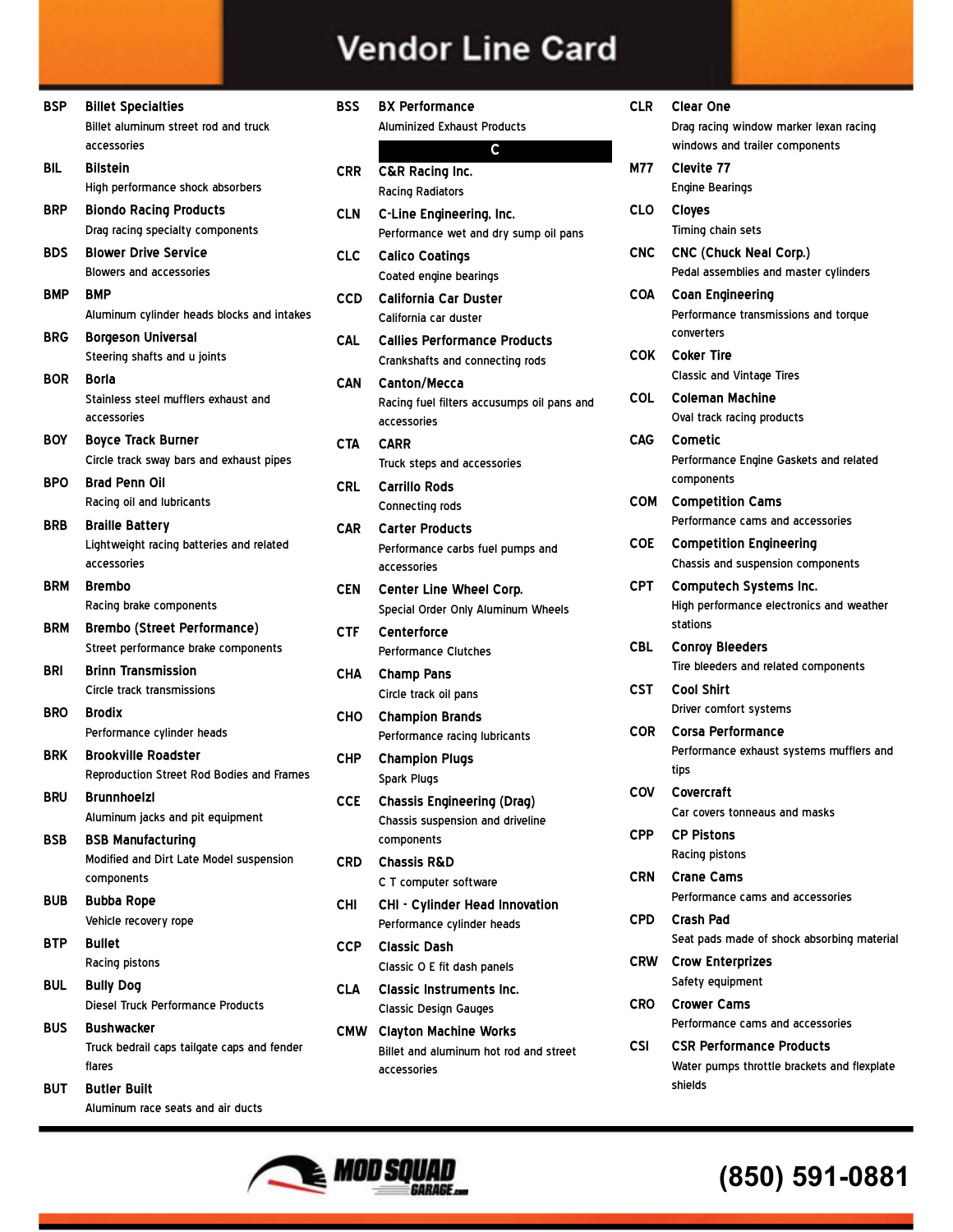| <b>CTE</b> | <b>CTEK Power</b>                                        |
|------------|----------------------------------------------------------|
|            | High performance battery chargers                        |
| CVP        | <b>CV Products</b>                                       |
|            | Engine parts tools and related components                |
| <b>CVR</b> | <b>CVR Performance</b>                                   |
|            | Performance starters Oil Pumps Alternator                |
|            | and various components                                   |
| CCL        | Cyclo<br><b>Automotive chemicals</b>                     |
|            | D                                                        |
| DPI        | <b>Dan Press Industries</b>                              |
|            | Brake system components                                  |
| <b>DRT</b> | <b>Dart Machinery</b>                                    |
|            | Cylinder heads engine blocks intake                      |
|            | manifolds                                                |
| DAR        | <b>Darton Sleeves</b>                                    |
|            | High performance engine sleeves and related              |
|            | components                                               |
| DZZ        | Dee Zee<br>Running boards side rails tailgate protectors |
|            | and accessories                                          |
| <b>DRB</b> | Defender Race Bodies                                     |
|            | Circle track roofs and windows                           |
| DED        | Dedenbear                                                |
|            | Delay boxes throttle stops transmission cases            |
|            | and accessories                                          |
| DEI        | <b>Deist Safety</b><br>Parachutes and accessories        |
| <b>DEL</b> | Del West USA                                             |
|            | Lightweight Titanium Valve Train                         |
|            | Components                                               |
| DER        | <b>Derale</b>                                            |
|            | Cooling components                                       |
| DMN        | <b>Demon Carburetion</b>                                 |
|            | Carburetors and accessories                              |
| <b>DSN</b> | Design Engineering Inc.                                  |
|            | Thermal protective materials                             |
| <b>DSE</b> | Detroit Speed & Engineering                              |
|            | Performance chassis components and<br>accessories        |
| DET        | Detroit Locker                                           |
|            | <b>Traction control differentials</b>                    |
| DBL        | DiabloSport                                              |
|            | Performance tuning modules and related                   |
|            | components                                               |
| DIA        | <b>Diamond Racing Pistons</b>                            |
|            | Racing pistons                                           |

| MIC        | Dick Cepek/Mickey Thompson<br>On and off road performance tires and<br>wheels              |
|------------|--------------------------------------------------------------------------------------------|
| DDR        | <b>Dirt Defender</b><br>Manufacturer of circle track wheel<br>accessories                  |
| DMI        | <b>Diversified Machine Inc.</b><br><b>Sprint Race Components</b>                           |
| DOM        | <b>Dominator Race Products</b><br>Dirt Late Model noses and related<br>components          |
| DGH        | <b>Doug's Headers</b><br><b>Headers and accessories</b>                                    |
| <b>DRA</b> | <b>Drake Muscle Cars</b><br>Performance and styling parts                                  |
| JGP        | <b>Driven Racing Oil</b><br>Performance racing lubricants                                  |
| <b>DSW</b> | <b>Driven Steering Wheels</b><br>Manufacturer of racing steering wheels and<br>accessories |
| <b>SHE</b> | <b>Dupli-Color</b><br>Paints primers and related coating products                          |
| <b>DUR</b> | Dura-Bond<br><b>Camshaft bearings</b>                                                      |
| <b>DYR</b> | <b>Dyer's Rods</b><br>Performance connecting rods                                          |
| DMT        | Dynamat<br>Thermo acoustic control material                                                |
| <b>DTH</b> | Dynatech<br>Headers and exhaust components                                                 |
| <b>DYN</b> | <b>Dynomax</b><br><b>Exhaust products</b>                                                  |
|            | E                                                                                          |
| E3P        | <b>E3 Spark Plugs</b><br>Performance spark plugs                                           |
| <b>EAG</b> | Eagle<br>Performance connecting rods and cranks                                            |
| EAR        | Earl's<br>Performance hose and fittings                                                    |
| EAS        | Eastwood<br>Auto restoration tools and supplies                                            |
| DET        | <b>Eaton Posi</b><br><b>Traction control differentials</b>                                 |
| <b>EDE</b> | Edelbrock<br>Peformance manifolds engine components<br>and suspension pieces               |
| EDG        | <b>Edge Products</b><br>Performance Diesel Computer Modules                                |

| EGG        | <b>Egge Machine Company</b><br>Special Order Only Engine parts for nostalgic<br>vehicles |
|------------|------------------------------------------------------------------------------------------|
| EIB        | <b>Eibach Springs</b><br>Springs and suspension kits                                     |
| ele        | Electric-Life<br>Power windows keyless entry kits door locks<br>and related components   |
| ELG        | <b>Elgin Industries</b><br>Valve train components                                        |
| END        | <b>Enderle</b><br>Fuel injection systems and components                                  |
| ERP        | <b>Energy Release</b><br>Automotive chemical products                                    |
| ENE        | <b>Energy Suspension</b><br>Urethane suspension components                               |
| ENQ        | <b>EngineQuest</b>                                                                       |
| <b>EXT</b> | <b>Extang</b>                                                                            |
|            | <b>Truck Tonneau Covers</b>                                                              |
|            | F                                                                                        |
| FAB        | <b>Fabtech</b>                                                                           |
|            | Performance suspension systems                                                           |
| <b>FKK</b> | <b>Factory Kahne</b><br>Racing shocks and sprint car accessories                         |
| FST        | <b>Fast Electronics</b><br>Fuel Injection Throttle Bodies and related                    |
|            | components                                                                               |
| <b>PEX</b> | <b>Fast Orange</b><br><b>Hand cleaners</b>                                               |
| FSH        | <b>Fast Shafts</b><br>Racing driveshafts rear ends and yokes                             |
| Fat        | <b>Fatheadz Eyewear</b><br>Oversized sunglasses and eyewear                              |
| FEL        | <b>Fel-Pro Gaskets</b><br>Domestic and import gaskets                                    |
| <b>FER</b> | Ferrea<br>Valves                                                                         |
| FID        | <b>Fidanza Performance</b><br>Performance Flywheels CV Shafts and Timing<br>Gears        |
| SAF        | <b>Firebottle/Safety Systems</b><br>Fire extinguishers                                   |
| <b>FFX</b> | <b>Firefox Safety</b><br>Special Order Only Fire suppression systems                     |
| FIV        | <b>Five Star Stock Car Bodies</b><br>Racing bodies and accessories                       |
| <b>FKB</b> | <b>FK Rod Ends</b>                                                                       |
|            | Rod ends spherical bearings and related<br>components                                    |

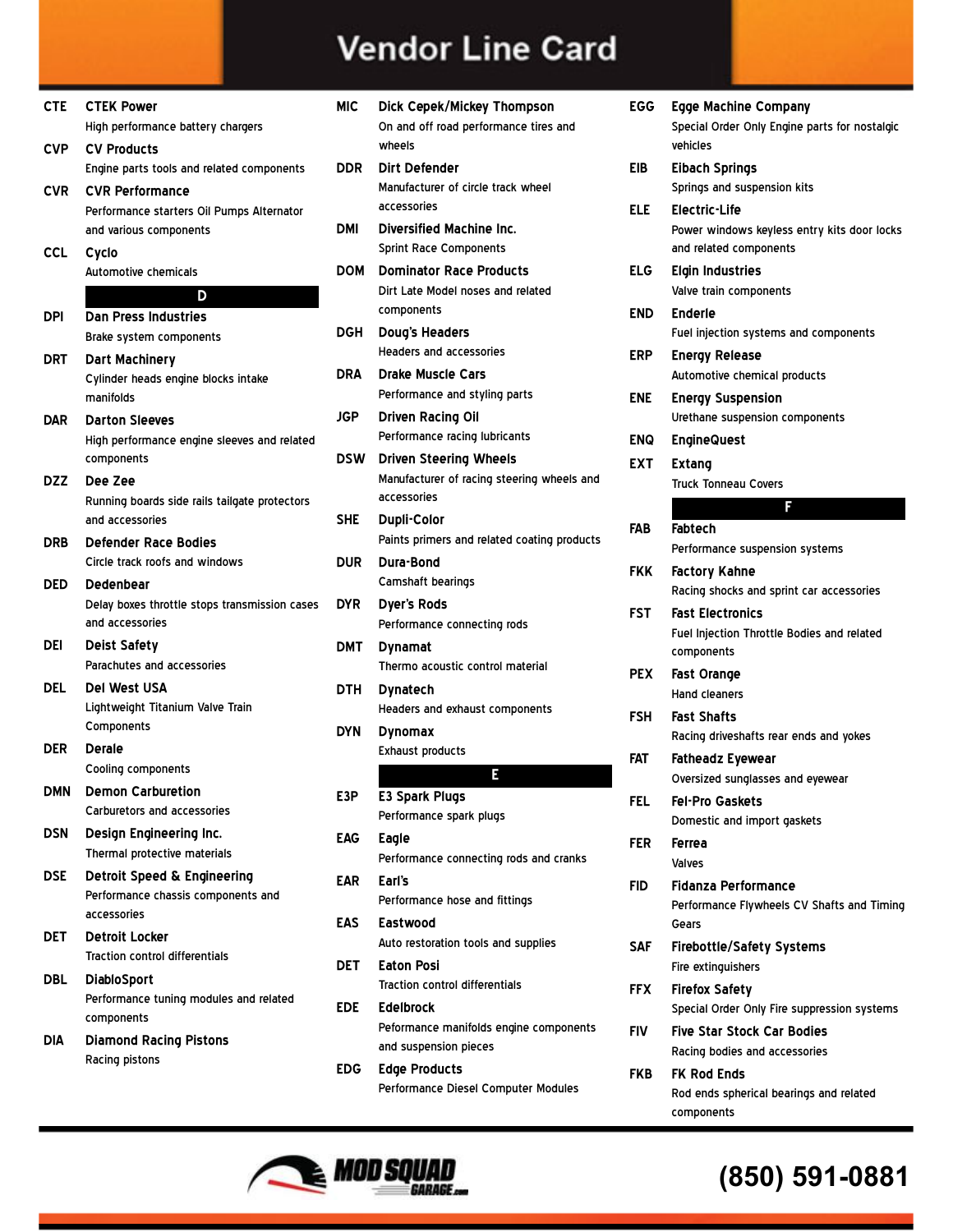| FLA        | <b>Flaming River</b><br>Rack and pinions steering components and |
|------------|------------------------------------------------------------------|
|            | electrical switches                                              |
|            |                                                                  |
| FLE        | <b>Flex-A-Lite</b>                                               |
|            | Engine cooling fans and transmission coolers                     |
| FTZ        | Flitz                                                            |
|            | Waxes polishes and cleaners                                      |
| FLF        | <b>Flo-Fast</b>                                                  |
|            | Portable fluid transfer systems and related<br>components        |
| FTC        | Flo-Tek                                                          |
|            | Performance cylinder heads                                       |
| FLD        | <b>Flow Design Technology</b>                                    |
|            | Performacne carb spacers and adapters                            |
| FLO        | Flowmaster                                                       |
|            | Racing and performance mufflers                                  |
| FLT.       | <b>Flowtech</b>                                                  |
|            | <b>Headers and accessories</b>                                   |
|            |                                                                  |
| FLU        | <b>Fluidampr/Vibratech TVD LLC</b>                               |
|            | Performance harmonic dampers                                     |
| <b>DUN</b> | <b>Fluidyne</b>                                                  |
|            | <b>Oil Coolers</b>                                               |
| FRG        | Fragola                                                          |
|            | Performance fittings and hose                                    |
| <b>FRK</b> | <b>Frankland Racing</b>                                          |
|            | Quick change rear ends and related                               |
|            | components                                                       |
| FRD        | <b>Ford Racing Performance Parts</b>                             |
|            | Ford performance parts                                           |
| FOX        | Fox                                                              |
|            | High performance racing shock absorbers and                      |
|            | accessories                                                      |
| FRA        | Fram                                                             |
|            | Oil and fuel filters                                             |
| <b>FSR</b> | <b>FSR Racing Products</b>                                       |
|            | Radiators heat exchangers oil tank heaters                       |
| FIL        | <b>FST Performance</b>                                           |
|            | <b>Fuel Filters</b>                                              |
| <b>FUE</b> | <b>Fuel Safe</b>                                                 |
|            | <b>Fuel cells and accessories</b>                                |
|            | G                                                                |
| GFC        | <b>G Force Crossmembers</b>                                      |
|            | <b>Performance Crossmembers</b>                                  |
| GFR        | G-Force                                                          |
|            | Helmets and safety equipment                                     |
| GTE        | G-Tech                                                           |
|            | On Board Vehicle Performance Meters                              |
|            |                                                                  |
| GEN        | <b>Genesis Shocks</b>                                            |
|            | <b>Racing shocks</b>                                             |

| GIB        | <b>Gibson Performance</b><br>Truck and SUV performance exhaust                                  |
|------------|-------------------------------------------------------------------------------------------------|
| GLO        | <b>Global West Suspension</b><br>Performance suspension kits and related                        |
| GMP        | components<br><b>GM Performance Parts</b><br>Crate Motors Cylinder Heads Engine Blocks          |
| GPK        | and related components<br>Go Puck<br>Portable Lithium USB charging device                       |
| GOO        | Goodridge<br>Performance hose and fittings                                                      |
| GDY.       | Goodyear<br>Eagle racing tires                                                                  |
| GOR        | Gorilla<br>Lug nuts wheel locks and hub covers                                                  |
| GMS        | Granatelli Motorsports Inc.<br>Mass air flow sensors                                            |
| GRT        | <b>Grant Wheels</b><br>Custom steering wheels and vehicle security<br>systems                   |
| GRI        | <b>Griffin Radiators</b><br>Radiators                                                           |
| <b>GTP</b> | <b>GT Performance</b><br>Custom steering wheels                                                 |
| GTS        | <b>GT Styling</b><br>Special Order Only Headlight covers bug<br>guards spoilers and vent guards |
| HPP.       | Н<br><b>H-P Books</b><br>Performance and how to books                                           |
| H3R.       | <b>H3R Performance</b><br>Fire extinguishers and related components                             |
| HAG        | <b>Hagan Street Rod Necessities</b><br>Street rod accessories                                   |
| TRA        | <b>Hamburger's Performance</b><br>Performance oil pans valve covers and TBI<br>spacers          |
| HAN        | Hans<br>Head and neck restraint systems                                                         |
| HBL        | <b>Hard Blok</b><br>Engine block filler                                                         |
| HAR        | Harwood<br>Fiberglass hoods hood scoops body parts and<br>fuel cells                            |
| HAS        | <b>Hastings Manufacturing</b><br>Performance piston rings and related<br>components             |

| Haw        | <b>Hawk Performance</b>                                                      |
|------------|------------------------------------------------------------------------------|
|            | Race and street brake pads                                                   |
| HAY        | Hays                                                                         |
|            | Clutches pressure plates and flywheels                                       |
| HED        | Hedman<br><b>Headers and accessories</b>                                     |
| HEI        | <b>Heidt's Rod Shop</b>                                                      |
|            | Street rod suspension components                                             |
| HEX        | <b>Helix</b>                                                                 |
|            | Special Order Only Street rod chassis parts                                  |
| HEL        | <b>Hellwig</b>                                                               |
|            | Anti sway bars and helper springs                                            |
| HLJ        | Hi•Lift Jack<br>Jacks and off road accessories                               |
| HVH        | <b>High Velocity Heads</b>                                                   |
|            | Intake Spacers                                                               |
| HJC        | <b>HJC Motorsports</b>                                                       |
|            | Motorsports helmets and accessories                                          |
| HRP        | <b>Hepfner Racing Products</b>                                               |
|            | Sprint car wings and accessories                                             |
| HIL        | <b>Hilborn Fuel Injection</b>                                                |
|            | Fuel injection units                                                         |
| HIT        | <b>Hitachi Automotive Products</b><br><b>Performance starters</b>            |
| hly        | <b>Holley Performance Products</b>                                           |
|            | <b>Carburetors manifolds and accessories</b>                                 |
| <b>HRH</b> | Hooker Harness                                                               |
|            | Seatbelts and safety harnesses                                               |
| <b>HKR</b> | <b>Hooker Headers</b>                                                        |
|            | <b>Headers and accessories</b>                                               |
| ноо        | <b>Hoosier Tires</b>                                                         |
|            | D O T tires and slicks                                                       |
| <b>HPE</b> | <b>Hot Products Engineering</b>                                              |
| HRC        | Engine pre heater and related components<br><b>Howards Racing Components</b> |
|            | Cranks rods camshafts and valve train                                        |
|            | components                                                                   |
| нот        | <b>Hotchkis Sport Suspension</b>                                             |
|            | Suspension components swaybars                                               |
| HUG        | <b>Hughes Performance</b>                                                    |
|            | Performance transmissions and torque<br>converters                           |
| HOW        | Howe                                                                         |
|            | Radiators circle track components                                            |
| <b>HUR</b> | Hurst                                                                        |
|            | Shifters and accessories                                                     |
| нмт        | <b>HushMat</b>                                                               |
|            | Sound deadening materials                                                    |

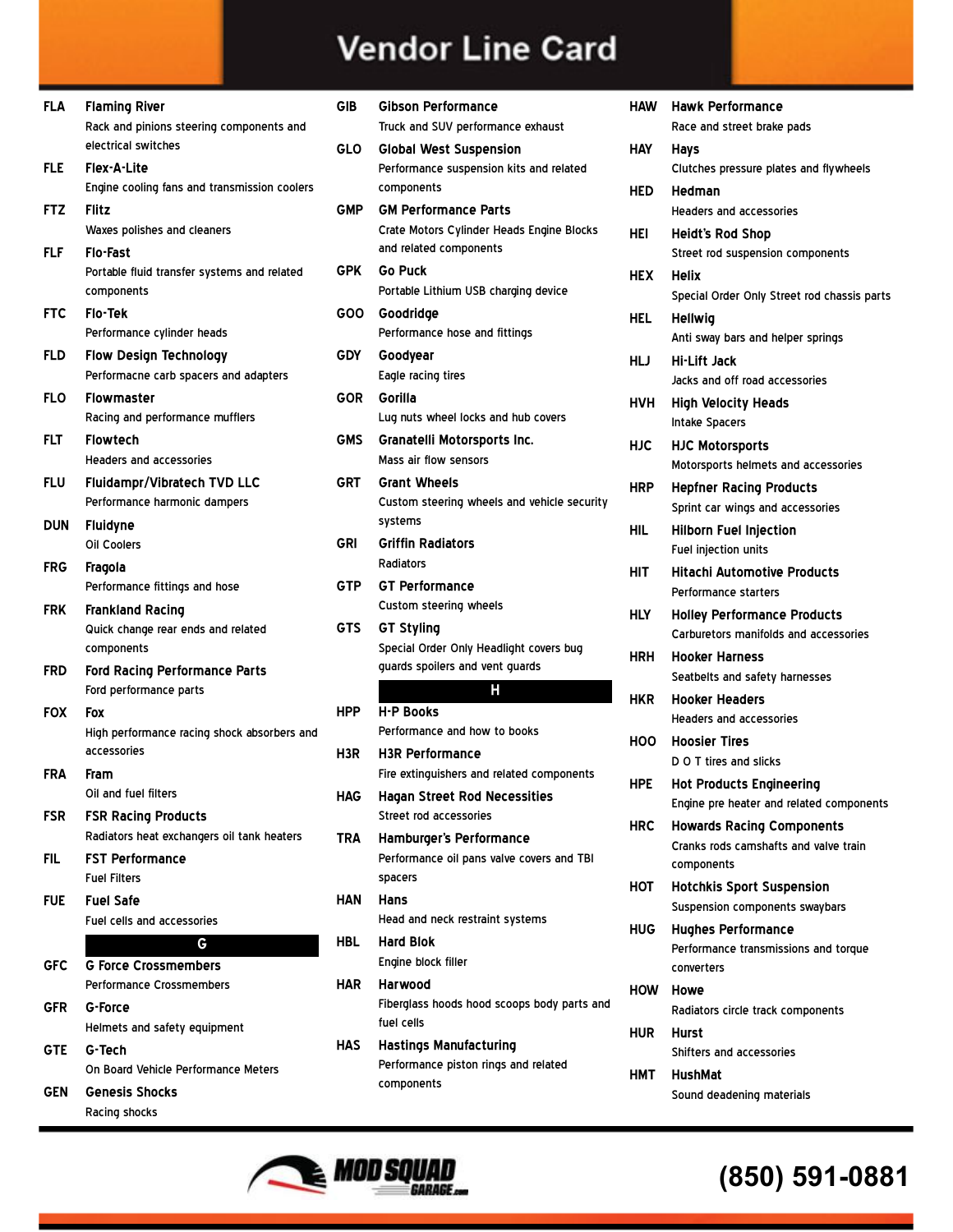| HSK.       | <b>Husky Liners</b><br>Trucks Suv floor cargo area liners                               |
|------------|-----------------------------------------------------------------------------------------|
| HYP.       | <b>Hypercoils</b><br>Conventional and coil over springs                                 |
| HYT        | Hypertech<br>Computer chips and programmers                                             |
|            | I                                                                                       |
| <b>ICN</b> | <b>Icon Pistons</b><br>Performance pistons and rings                                    |
| IHK        | <b>Ideal Heated Knives</b><br>Heated tire groovers and accessories                      |
| IDI        | <b>IDIDIT Inc.</b><br>Steering columns and accessories                                  |
| ihr        | <b>IHRA Rule Books</b><br>Competition rule book                                         |
| IMP        | <b>Impact Racing</b><br>Helmets and safety equipment                                    |
| ING        | Inglese Induction<br>Special Order Only Weber induction systems                         |
| <b>INN</b> | <b>Innovate Motorsports</b><br>Electronic Engine Tuning Tools and<br><b>Accessories</b> |
| INS        | Insulator<br>Under hood and interior insulation                                         |
| IRS        | Integra<br>Performance shocks and springs                                               |
| INT        | Intercomp<br>Racing scales and equipment                                                |
| IRO        | Ironclad<br>Performance work gloves                                                     |
| ISK        | <b>Isky Cams</b><br>Performance cams and accessories                                    |
|            |                                                                                         |
| JBA        | <b>JBA Performance Exhaust</b><br>Performance headers and related                       |
|            | components                                                                              |
| <b>JWP</b> | <b>J-W Performance</b><br>Performance racing transmissions and                          |
|            | components                                                                              |
| JEP.       | <b>JE Pistons</b><br>Racing pistons                                                     |
| JER.       | Jerico<br>Performance transmissions                                                     |
| JAZ        | Jaz<br>Racing seats and fuel cells                                                      |
| JET.       | <b>Jet Performance Products</b><br>Computer chips modules and power filters             |

| JFT        | Jiffy-tite<br><b>Fittings</b>                                                    |
|------------|----------------------------------------------------------------------------------|
| JOE        | <b>Joes Racing Products</b><br>Aluminum racing products                          |
| <b>JRP</b> | <b>Jones Racing Products</b><br>Performance Pulleys and Belt Systems             |
| JPP        | <b>JP Performance</b><br>Performance timing sets                                 |
| JRI        | <b>JRI Shocks</b><br>High performance and racing shock absorbers                 |
|            | Κ                                                                                |
| K1T        | K1 Technology<br>High performance connecting rods and                            |
|            | crankshafts                                                                      |
| KNE        | <b>K&amp;N Filters</b><br>Reusable performance air filters air injection<br>kits |
|            |                                                                                  |
| кмо        | <b>K-Motion</b><br>Valve springs locks and retainers                             |
| ксн        | <b>KC Hi-Lites</b><br>Fog driving and competition lights                         |
| KBC        | <b>KB Carburetors</b><br>Racing Carburetors and related components               |
| KBP        | <b>KB Performance Pistons</b><br>Performance pistons                             |
| KIC        | Keep It Clean<br>Wiring harnesses and wiring accessories                         |
| KAW        | <b>Keizer Aluminum Wheels</b><br>Aluminum wheels                                 |
| KEN        | Kendall Oil<br>High performance oil and lubricants                               |
| KEB        | <b>King Bearings</b>                                                             |
|            | <b>Engine bearings</b>                                                           |
| KRP        | <b>King Racing Products</b><br>High quality sprint car racing components         |
| KNS        | <b>Kinser Air Filters</b><br>High performance foam air filters and<br>assemblies |
| KIN        | <b>Kinsler</b><br>Fuel injection components                                      |
| KIR        | <b>Kirkey</b><br>Drag and circle track aluminum seats                            |
| KLU        | <b>Kluhsman Racing Components</b><br>Oval track racing components                |
| KON        | Koni<br><b>Performance shocks</b>                                                |
| KOK        | Kooks<br>Performance exhaust products                                            |

| KOO        | <b>Kool Mat</b>                                     |
|------------|-----------------------------------------------------|
|            | <b>Heat barrier</b>                                 |
| KSE        | <b>KSE Racing Products</b>                          |
|            | Power steering pumps and sprint car                 |
|            | products                                            |
| <b>KRC</b> | <b>KRC</b>                                          |
|            | Power steering components                           |
| SHE        | <b>Krylon</b>                                       |
|            | Paints primers and related coating products         |
| KCP        | <b>Kwik Change Products</b>                         |
|            | Tire pressure relief valves and accessories         |
| KYB        | <b>KYB Shocks</b>                                   |
|            | <b>Shocks and struts</b>                            |
|            | L.                                                  |
| LAS        | L.A. Sleeve                                         |
|            | Performance engine sleeves and related              |
|            | components                                          |
| LWI        |                                                     |
|            | Lakewood                                            |
|            | Bellhousings traction bars and safety<br>equipment  |
|            |                                                     |
| LAN        | <b>Landrum Springs</b>                              |
|            | Performance leaf springs and coil springs           |
| <b>LPB</b> | <b>Lithium Pros</b>                                 |
|            | Automotive and racing lithium batteries             |
| LIV        | <b>Livernois Motorsports</b>                        |
|            | Performance cylinder heads and components           |
| LIZ        | Lizard Skin                                         |
|            | <b>Ceramic Insulation and Heat Barrier Products</b> |
| REA        | <b>Lifeline Batteries</b>                           |
|            | Racing batteries and related components             |
| LOC        | Loctite                                             |
|            | Thread locking adhesive gasket sealers and          |
|            | chemicals                                           |
| LSM        | <b>LSM Racing Products</b>                          |
|            | Engine assembly tools                               |
| <b>LOK</b> | <b>Lokar Motorsports</b>                            |
|            | Sport compact accessories                           |
| LON        | Longacre                                            |
|            | Automotive racing products                          |
| LOK        | Lokar                                               |
|            | Street rod machine products                         |
| LSD        | <b>LSD Doors</b>                                    |
|            | Special Order Only Lambo style door                 |
|            | conversions                                         |
| LUC        | Lucas Oil Products                                  |
|            | <b>Performance lubricants</b>                       |
| LNT.       | Lunati                                              |
|            | Cranks and engine components                        |
|            |                                                     |

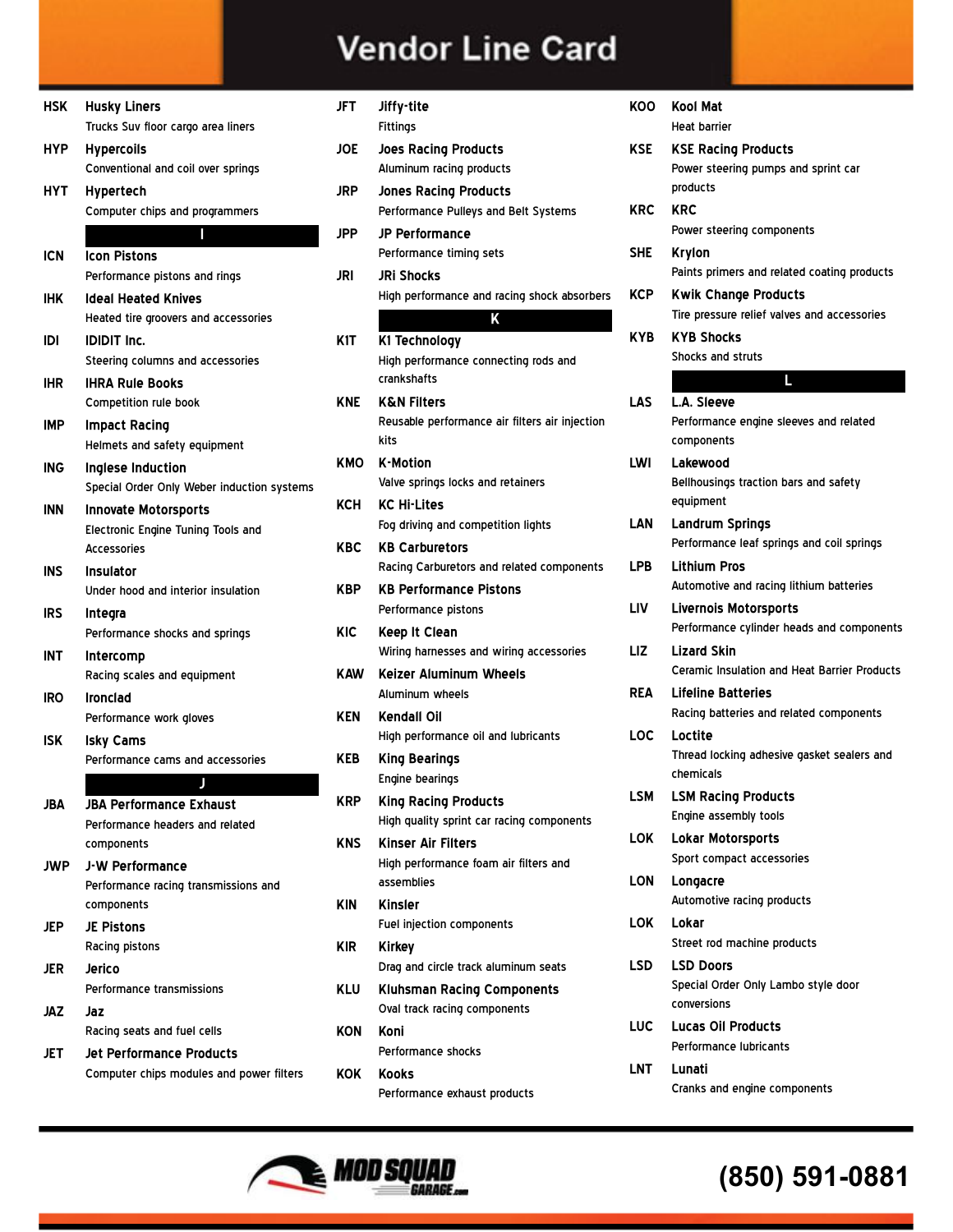| LUN        | <b>Lund Industries</b>                                        |
|------------|---------------------------------------------------------------|
|            | Hood shields sunvisors and hood scoops                        |
|            | M                                                             |
| MWA        | <b>M&amp;W Aluminum</b>                                       |
|            | Aluminum suspension tubes                                     |
| МНТ        | M&H Racemaster                                                |
|            | Drag race tires                                               |
| MTD        | <b>Mac's Custom Tie-Downs</b>                                 |
|            | Tie downs and trailer accessories                             |
| MDF        | Mag-Daddy                                                     |
|            | <b>Magnetic fasteners</b>                                     |
| MAG        | <b>Magnaflow Performance Exhaust</b>                          |
|            | Performance exhaust Systems mufflers and                      |
|            | related components                                            |
| MRF        | <b>Magnafuel Racing Fuel Systems</b>                          |
|            | Racing fuel systems                                           |
| MAL        | Mallory                                                       |
|            | Distributors tachometers fuel pumps and                       |
|            | ignition components                                           |
| MAN        | <b>Manley Performance Products</b>                            |
|            | Valves pistons and connecting rods                            |
| MAH        | <b>Mahle Motorsports Inc.</b>                                 |
|            | <b>Racing Pistons</b>                                         |
| MPP        | March Performance                                             |
|            | Performance engine pulleys                                    |
| MWE        | <b>Mark Williams</b>                                          |
| MAR        | Driveline components and axles<br><b>Marshall Instruments</b> |
|            | Performance gauges                                            |
| MAS        | MasterCraft                                                   |
|            | Off road seats and restraints                                 |
| <b>MAX</b> | <b>Maxima Racing Oils</b>                                     |
|            | Performance racing lubricants                                 |
| MCG        | McGard                                                        |
|            | Lug nuts and wheel locks                                      |
| <b>AXO</b> | <b>Mechanix Wear</b>                                          |
|            | Race crew apparel                                             |
| MCL        | <b>McLeod</b>                                                 |
|            | <b>Bell housings</b>                                          |
| MEL        | Melling/M-Select                                              |
|            | Engine oil pumps                                              |
| MTT        | <b>MetTec</b>                                                 |
|            | Titanium fasteners and hardware                               |
| MEZ        | Meziere                                                       |
|            | Billet aluminum water pumps and chassis                       |
|            | accessories                                                   |
| MGP        | <b>MGP - Marshall Genuine Products</b>                        |
|            | Brake caliper covers                                          |

| <b>MIC</b> | <b>Mickey Thompson/Dick Cepek</b><br>Truck and auto performance tires drag slicks |
|------------|-----------------------------------------------------------------------------------|
|            |                                                                                   |
| МСА        | Micro-Armor<br>Performance racing additives and lubricants                        |
| MIT        | <b>MicroTemp</b>                                                                  |
|            | Digital infrared thermometers                                                     |
| МММ        | <b>Mile Marker</b>                                                                |
|            | Winches and hubs                                                                  |
| MIL        | Milodon                                                                           |
|            | Oil pans valves gear drives rod bolts head                                        |
|            | and main studs                                                                    |
| МВМ        | <b>Mittler Brothers Machine</b>                                                   |
|            | Special Order Only Shop equipment and                                             |
|            | specialty tools special order only                                                |
| мов        | Mobil 1                                                                           |
|            | Performance racing lubricants                                                     |
| MON        | Monroe                                                                            |
|            | Special Order Only Shocks and struts                                              |
| MOG        | <b>Moog Chassis</b>                                                               |
|            | <b>Replacement Chassis Components</b>                                             |
| MOP        | <b>Mopar Performance</b>                                                          |
|            | Performance parts for Mopars                                                      |
| MOR        | Moroso                                                                            |
|            | Peformance parts and accessories                                                  |
| MEI        | Moser Engineering Inc.                                                            |
|            | Axles and drive line components                                                   |
| MTH        | <b>Mothers</b>                                                                    |
|            | Waxes polishes and cleaners                                                       |
| МОТ        | <b>Motive Gear</b>                                                                |
|            | Ring and pinion sets                                                              |
| <b>MTP</b> | <b>Motive Products</b>                                                            |
|            | Brake bleeder systems                                                             |
| MTL        | Motul                                                                             |
|            | Performance racing lubricants                                                     |
| MPD        | <b>MPD</b><br>Sprint car components and racing jacks                              |
|            | Mr. Gasket                                                                        |
| MRG        | Automotive accessories and gaskets                                                |
|            |                                                                                   |
| MSD        | <b>MSD</b> Ignition<br>Performance ignition components                            |
| MYL        | <b>MyLaps Sports Timing</b>                                                       |
|            | Professional timing systems for motorsports                                       |
|            | N                                                                                 |
| NGK        | <b>NGK</b>                                                                        |
|            | Spark plugs                                                                       |
| NHR        | NHRA                                                                              |
|            | Official rule book of the NHRA drag racing                                        |
|            | series                                                                            |
|            |                                                                                   |

| NEX        | NecksGen<br>Head and neck restraint systems and<br>accessories        |
|------------|-----------------------------------------------------------------------|
| NVG        | <b>New Vintage</b><br>Tachs gauges and accessories                    |
| NXS        | Nitrous Express Inc.<br>Nitrous systems and accessories               |
| NOS        | <b>Nitrous Oxide Systems</b><br>Nitrous systems and accessories       |
| WLS        | <b>Nitrous Pro Flow</b><br>Performance manifolds                      |
| NOR        | <b>Norstar Canopies</b><br>Trackside canopies                         |
| NRA        | Northern Radiator<br>Radiators and radiator accessories               |
|            | Ο                                                                     |
| OBE        | <b>Oberg Filters</b><br>Performance filtration systems                |
| ODY        | <b>Odyssey Battery</b><br>Racing batteries and accessories            |
| OFF        | Offenhauser<br>Special Order Only Intake manifolds                    |
| OHL        | <b>Ohlins</b><br>Racing shocks and related components                 |
| OLV        | <b>Oliver Racing Parts</b><br>Connecting rods                         |
| OMP        | <b>OMP</b><br>Nomex suits boots gloves helmets and seats              |
| OPA        | <b>Optic Armor</b><br>Racing and performance windows                  |
| <b>OPT</b> | <b>Optima Batteries</b><br>Racing batteries                           |
| <b>ORF</b> | OR-Fab<br><b>Off Road Fabricated Products</b>                         |
| ORA        | <b>Oracle Lighting</b><br>LED lighting and accessories                |
| OPP        | <b>Out-Pace Racing Products</b><br><b>Greasable End Rods</b>          |
| OUT        | Outerwears<br>Air filter covers                                       |
| ovc        | Oval Craft<br>Aluminum racing seats and racing products               |
|            | Þ                                                                     |
| PAC        | <b>PAC Racing Springs</b><br>Racing valve springs retainers and locks |
| PCP        | <b>Pacer Performance Products</b><br>Car and truck accessories        |

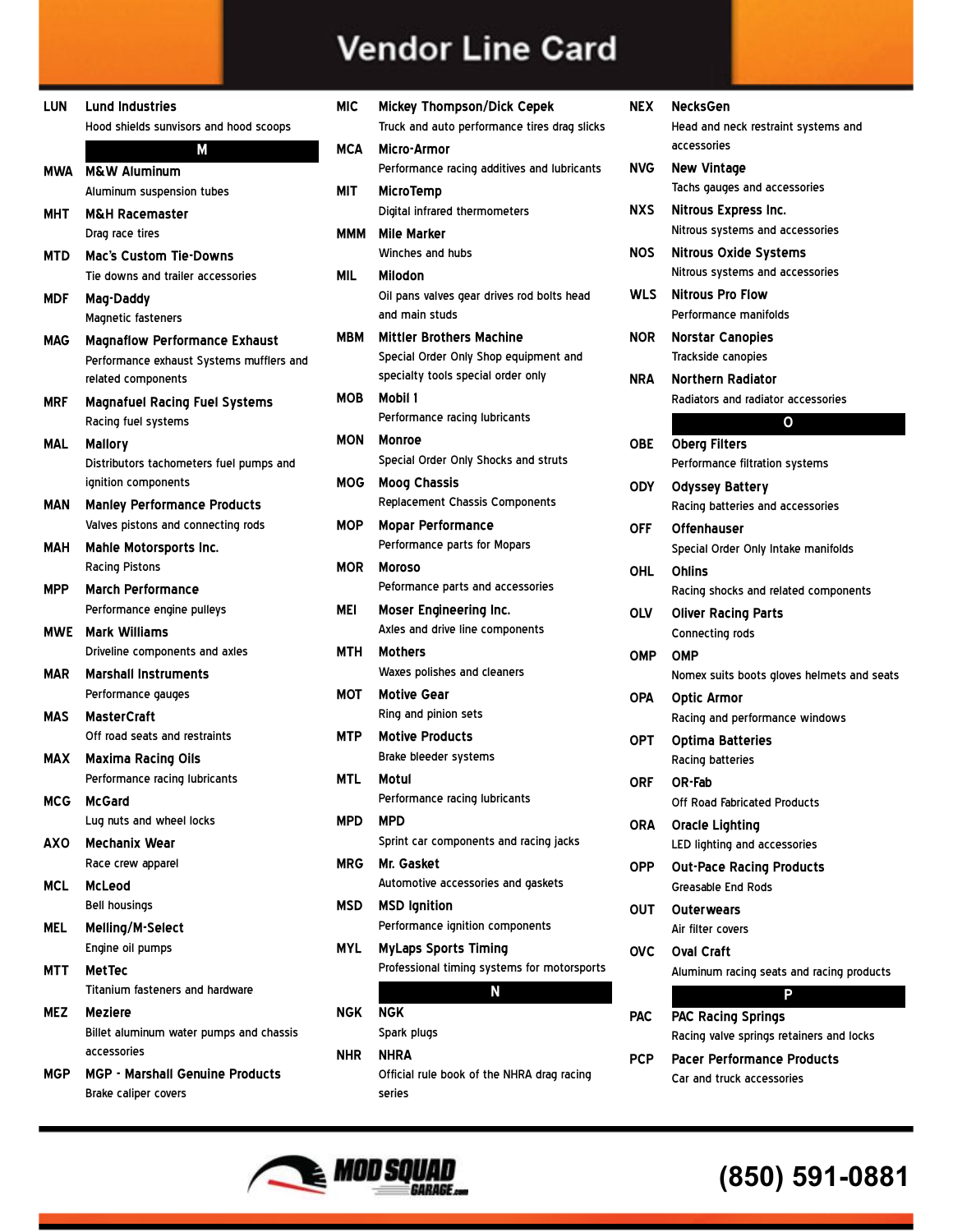| <b>PAY</b> | P-Ayr Replica                                             |
|------------|-----------------------------------------------------------|
|            | Special Order Only Replica engine blocks                  |
| PWI        | <b>Painless Performance Products</b>                      |
|            | Wiring harnesses and accessories                          |
| PEP        | <b>Patriot Exhaust Products</b>                           |
|            | <b>Performance Exhaust</b>                                |
| PAU        | Paulson                                                   |
|            | Bubble goggles                                            |
| PAX        | Paxton                                                    |
|            | Special Order Only Performance                            |
|            | superchargers and related components                      |
| PEN        | <b>Penske Racing Shocks</b>                               |
|            | Drag and circle track racing shocks                       |
| <b>PYS</b> | Percy's High Performance                                  |
|            | SpeedGlass racing windows split lock                      |
| PER        | fasteners and related racing components                   |
|            | <b>Perfect Circle Piston Rings</b><br><b>Piston Rings</b> |
| PRF        | <b>Performance Accessories</b>                            |
|            | Body lifts and gap fillers                                |
| PAM        | Performance Automatic                                     |
|            | Performance transmission products                         |
| Dui        | Performance Distributors                                  |
|            | Performance ignitions spark plug wires                    |
|            | alternators and related components                        |
| PFR        | <b>Performance Friction</b>                               |
|            | Peformance brake pads                                     |
| PFT        | <b>Performance Trends</b>                                 |
|            | Software for racing                                       |
| PRM        | Perma-Cool                                                |
|            | <b>Performance Cooling Products</b>                       |
| <b>PEX</b> | Permatex                                                  |
|            | Thread locking adhesive gasket sealers and                |
|            | chemicals                                                 |
| PRT        | <b>Pertronix Performance Products</b>                     |
|            | Performance ignition components                           |
| PTR        | Peterson                                                  |
|            | Dry sump pumps and accessories                            |
| PHO        | <b>Phoenix Race Tires</b>                                 |
|            | Drag race tires                                           |
| PHS        | <b>Phoenix Systems</b>                                    |
|            | Brake bleeders and fluid testing equipment                |
| PIA        | PIAA                                                      |
|            | Fog driving and competition lights                        |
| PIO        | Pioneer                                                   |
|            | Freeze plugs                                              |
| PIT        | <b>Pit Pal Products</b>                                   |
|            | <b>Trailer accessories</b>                                |

| PJ1        | <b>PJ1 Brands</b>                                                |
|------------|------------------------------------------------------------------|
|            | Track Bite traction compound and motorcycle<br>related chemicals |
| POP        | <b>Pop and Lock</b><br><b>Tailgate Security Products</b>         |
| POR        | <b>POR-15</b>                                                    |
|            | Rust preventative paint and chemicals                            |
| PBB        | <b>Power Bond Balancers</b>                                      |
| POW        | <b>Engine dampers</b><br><b>Powerhouse</b>                       |
|            | <b>Automotive tools</b>                                          |
| PWM        | Powermaster                                                      |
|            | Starters alternators and alternator mounting<br>kits             |
| <b>PTX</b> | <b>Powertrax</b>                                                 |
|            | Traction lock differential systems                               |
| PPM        | <b>PPM Racing Products</b>                                       |
|            | <b>Suspension Components</b>                                     |
| PST.       | <b>Precision Shaft Technologies</b>                              |
|            | <b>Carbon Fiber Drive Shafts</b>                                 |
| <b>PRD</b> | Predator                                                         |
|            | Special Order Only Performance carburetors<br>and accessories    |
| PRE        | Pressure Inc.                                                    |
|            | Digital pressure gauges                                          |
| PRB        | Pro Blend                                                        |
|            | <b>Chemicals and fuel additives</b>                              |
| <b>PRO</b> | <b>Pro Shocks</b>                                                |
|            | <b>Performance shocks</b>                                        |
| WPT        | <b>Pro Tru Pistons</b>                                           |
|            | Racing pistons                                                   |
| <b>PPP</b> | <b>Pro-Filer Performance Products</b>                            |
|            | Performance cylinder heads                                       |
| PFM        | Pro-Form                                                         |
|            | Engine accessories and tools                                     |
| PGE        | <b>Pro-Gram Engineering</b><br>Performance main caps             |
|            | Pro/Cam                                                          |
| PRC        | Performance oil pans fuel pumps and                              |
|            | accessories                                                      |
| COM        | <b>Pro Racing Sims</b>                                           |
|            | Performance cams and accessories                                 |
| PEC        | <b>Probe Industries</b>                                          |
|            | Performance pistons                                              |
| SCA        | <b>Procar By Scat</b>                                            |
|            | <b>Racing seats</b>                                              |
| PRP.       | <b>Professional Products</b>                                     |
|            | Performance intakes and accessories                              |

| PTN              | Prothane                                                             |
|------------------|----------------------------------------------------------------------|
|                  | Urethane suspension components                                       |
| <b>PQX</b>       | <b>PRW</b>                                                           |
|                  | Engine components                                                    |
| <b>PUT</b>       | <b>Putco Products</b>                                                |
|                  | Special Order Only Truck Accessories and                             |
|                  | related components                                                   |
| <b>PXP</b>       | <b>PXP RaceWear</b>                                                  |
|                  | Fire resistant underwear                                             |
| PYP              | <b>Pypes Performance Exhaust</b>                                     |
|                  | Performance exhaust systems mufflers and                             |
|                  | related components                                                   |
|                  | Q                                                                    |
| QA1              | QA1                                                                  |
|                  | Performance rod ends and shocks                                      |
| QTB.             | QTM                                                                  |
|                  | Performance brake components                                         |
| <b>QTR</b>       | <b>Quarter Master</b>                                                |
|                  | Racing clutches and starters                                         |
| QFT              | <b>Quick Fuel Technology</b>                                         |
|                  | Carburetors and fuel delivery accessories                            |
| QTM              | <b>Quick Time Performance</b>                                        |
|                  | Performance bellhousings flexplates and                              |
|                  | related components                                                   |
| QRP              | <b>Quickcar Racing Products</b>                                      |
|                  | Oval track racing products                                           |
|                  | R                                                                    |
| R <sub>2</sub> C | <b>R2C Performance Products</b>                                      |
|                  | High performance air filters and air cleaner<br>assemblies           |
|                  |                                                                      |
| <b>RMW</b>       | <b>R</b> and M Specialties<br>Hi tech wire looms                     |
|                  |                                                                      |
| RCA              | <b>Race Cover-Alls</b><br>Custom fit race car covers for Outlaw Dirt |
|                  | <b>IMCA and Truck chassis</b>                                        |
| <b>RMP</b>       | <b>Race Ramps</b>                                                    |
|                  | Ramps and accessories                                                |
| <b>RRP</b>       | <b>Race Ready Performance</b>                                        |
|                  | Electric exhaust cutouts                                             |
| RSI              | <b>Race Star Industries</b>                                          |
|                  | Aluminum wheels                                                      |
| <b>RCB</b>       | Racebolt                                                             |
|                  | Chrome moly tubular bolts                                            |
| RCV              | <b>RACEceiver</b>                                                    |
|                  | <b>Race scanners</b>                                                 |
| RQP              | <b>RaceQuip</b>                                                      |
|                  | Safety equipment and related accessories                             |

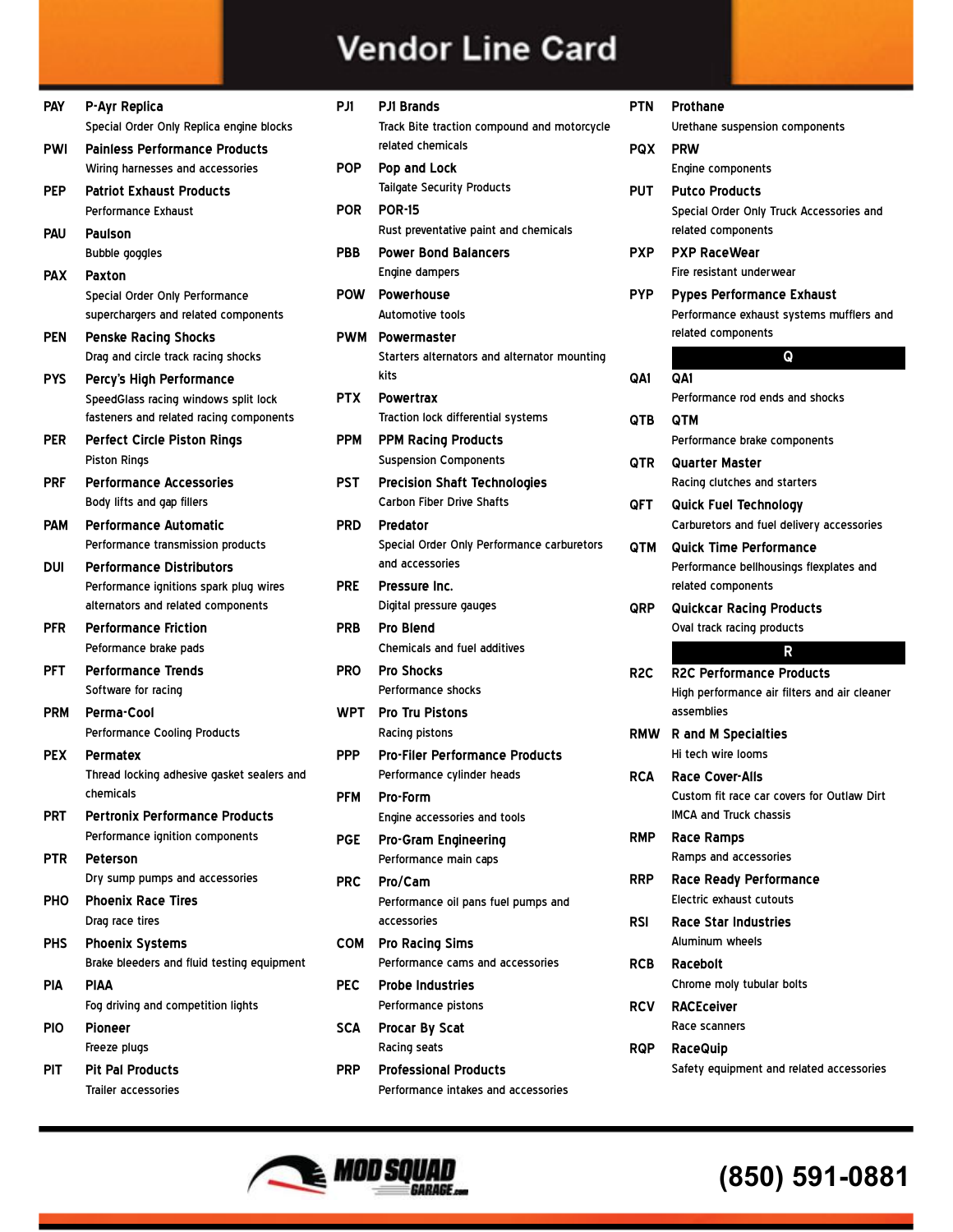| <b>RCE</b> | <b>Racing Electronics</b><br>Racing radios scanners and related     |
|------------|---------------------------------------------------------------------|
|            | components                                                          |
| <b>RHS</b> | <b>Racing Head Service</b><br>Aluminum and Iron Cylinder Heads      |
| <b>ROP</b> | <b>Racing Optics Inc.</b><br>Laminated tear offs                    |
| <b>RPC</b> | Racing Power Company - Packaged                                     |
|            | Packaged aluminum and steel engine<br>accessories                   |
| RAM        | <b>Ram Automotive</b>                                               |
|            | Clutches and flywheels                                              |
| RAN.       | <b>Rancho Suspension</b>                                            |
|            | Truck performance suspension systems and<br>components              |
| RAP        | Rapco                                                               |
|            | Performance brake products                                          |
| RAT        | Ratech                                                              |
|            | Rear end rebuild components                                         |
| RCI        | RCi                                                                 |
| <b>RDY</b> | Fuel cells and safety equipment<br><b>ReadyLIFT Suspension Inc.</b> |
|            | Truck suspension leveling kits                                      |
| RLO        | <b>ReadyLIFT Off Road Suspension</b>                                |
|            | Truck performance suspension systems and<br>components              |
| REB        | Rebco                                                               |
|            | Circle track accessories                                            |
| <b>RDB</b> | <b>Red Devil/Ultra-Lite Brakes</b>                                  |
|            | Titanium and coated racing brakes and rotors                        |
| RED        | <b>Red Line Oil</b>                                                 |
|            | <b>Performance lubricants</b>                                       |
| REE        | <b>Reese Hitches</b>                                                |
|            | Towing systems and accessories                                      |
| RER        | <b>Reid Racing</b>                                                  |
|            | Performance transmissions and off road                              |
|            | racing products                                                     |
| <b>REM</b> | Remflex Inc.<br>Performance exhaust gaskets                         |
| REP        | <b>Replay XD</b>                                                    |
|            | Motorsports cameras and accessories                                 |
| <b>RES</b> | <b>RE Suspension</b>                                                |
|            | Bump stops and components                                           |
| RIC        | <b>Richmond Gear</b>                                                |
|            | Ring and pinion sets                                                |
| ART        | Ridetech                                                            |
|            | Air suspension systems                                              |
| <b>RSG</b> | <b>Ricochet Shock Guard</b>                                         |
|            | Circle track shock protection                                       |

| RIG        | <b>Rigid Industries</b><br>Performance LED lighting                         |
|------------|-----------------------------------------------------------------------------|
| RIB        | Ringbrothers<br>Billet styling accessories                                  |
| RIN        | <b>Ringers Resource</b><br>Pit gloves and accessories                       |
| RSD        | <b>Right Stuff Detailing</b><br>Brake conversion kits and brake accessories |
| RJS        | <b>RJS Racing Equipment</b><br>Racing and safety equipment                  |
| ROB        | Robic<br>Stopwatches                                                        |
| <b>RRW</b> | <b>Rocket Racing Wheels</b><br>Street wheels and accessories                |
| ROL        | <b>Rollmaster-Romac</b><br>Performance timing chains and dampers            |
| RCS        | <b>Rough Country</b><br>Truck lift kits and shocks                          |
| ROU        | <b>Roush Performance Products</b><br>Performance automotive accessories     |
| ROY        | <b>Royal Purple</b><br><b>Performance lubricants</b>                        |
| RUS        | Russell Performance Prod.<br>Performance fittings                           |
|            |                                                                             |
|            | S                                                                           |
| SAB        | <b>S-A Design Books</b><br>Performance and How To books                     |
| SFC        | Safecraft<br>Fire saftey products                                           |
| SAF        | <b>Safety Systems</b><br>Fire extinguishers                                 |
| PLA        | <b>Saldana Racing Tanks</b><br>Oil tanks                                    |
| SAM        | <b>Samco Sport</b><br>Performance silicone hoses                            |
| SND        | Sander Engineering                                                          |
| SAN        | Sprint car components<br><b>Sanderson Headers</b><br><b>Headers</b>         |
| SCA        | <b>Scat Cranks</b><br>Crankshafts                                           |
| SCE        | <b>SCE Gaskets</b><br>Copper gaskets                                        |
| SCH        | Schoenfeld Headers<br>Circle track headers and accessories                  |

| <b>SPN</b> | <b>Scorpion Performance Inc.</b><br>Performance valve train components                |
|------------|---------------------------------------------------------------------------------------|
| SCR        | <b>Scribner</b><br>Fuel jugs and funnels                                              |
| scs        | <b>SCS</b><br>Quick change gears                                                      |
| SCT        | <b>SCT Performance</b><br>Performance tuning modules and related<br>components        |
| <b>SEA</b> | <b>Sealed Power</b><br>Engine parts chassis parts                                     |
| SIC        | Seals-It<br>Seals                                                                     |
| SET        | Setrab<br>Oil coolers and components                                                  |
| SHP        | <b>Sharp Rockers</b><br>Aluminum roller tip rocker arms                               |
| SHF        | <b>Shifnoid</b><br>Air and electric racing shifters                                   |
| SHU        | <b>ShurTrax</b><br>Non scuff all weather traction products                            |
| KBP        | Silv-O-Lite<br>Performance pistons                                                    |
| SIM        | <b>Simpson</b><br>Helmets and safety equipment                                        |
| SKY        | <b>Skyjacker Suspension</b><br>Truck performance suspension systems and<br>components |
| <b>SLP</b> | SLP Performance Parts, Inc.<br>Performance automotive accessories                     |
| SNO        | <b>Snow Performance</b><br>Water methanol injection                                   |
| SPA        | Spal<br>Performance electric fans                                                     |
| sco        | <b>Sparco Motor Sports Inc.</b><br>Safety equipment gloves suits belts seats          |
| SPC        | <b>Specialty Products Company</b><br>Chrome accessories                               |
| SPE        | <b>Spectre</b><br>Engine dress up accessories                                         |
| SEA        | Speed-Pro<br>Engine parts chassis parts                                               |
| SRP        | <b>Sportsman Racing Products</b><br>Racing pistons                                    |
| SBP        | <b>Sprint Booster</b><br>Throttle control booster                                     |
| รบร        | <b>ST Suspension</b><br>Special Order Only Performance suspension                     |



#### **(850) 591-0881**

components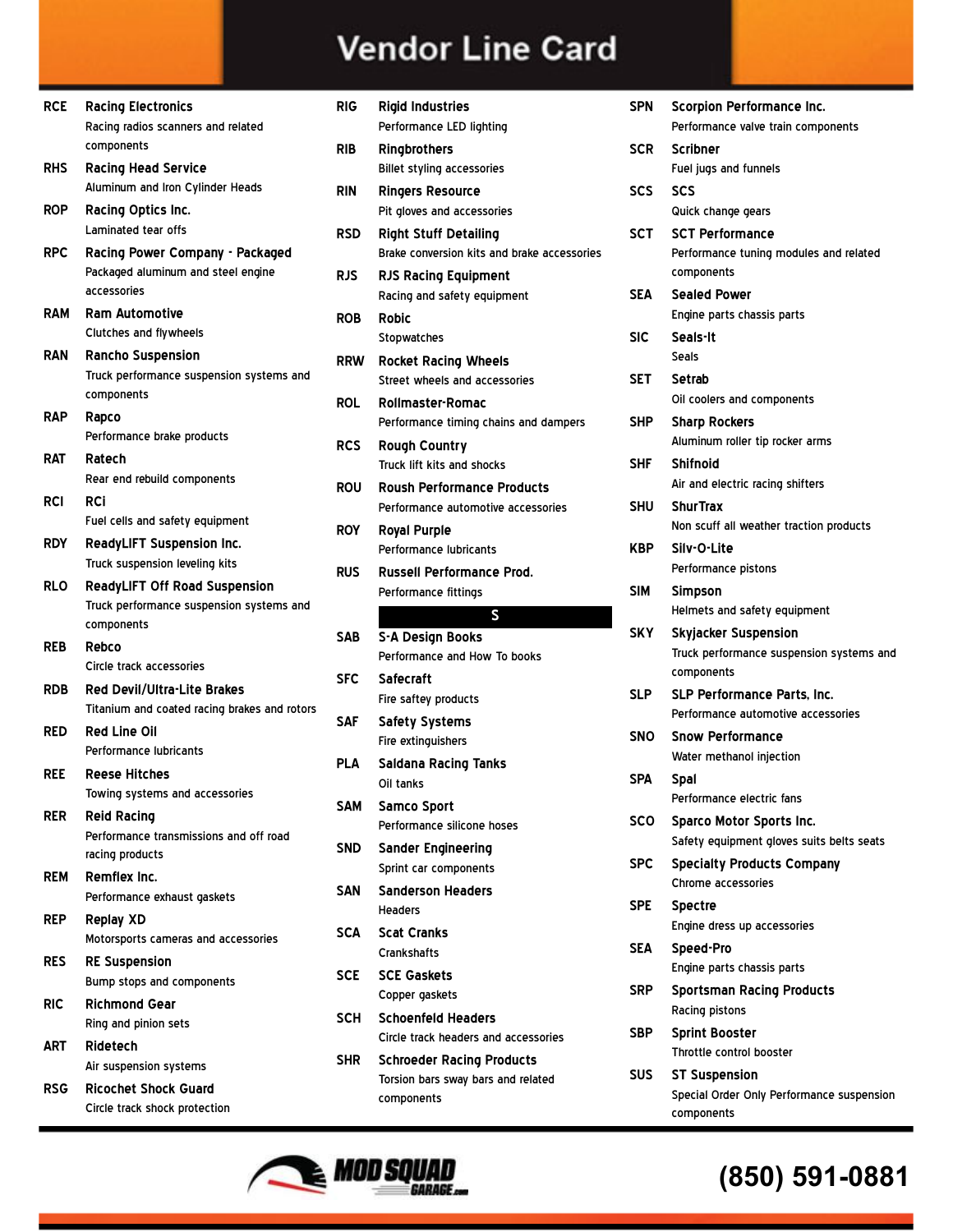| SDA        | Stack                                                |
|------------|------------------------------------------------------|
|            | Performance gauges and data logging                  |
| SGE        | <b>Stage 8 Fasteners</b>                             |
|            | Locking Fasteners                                    |
| SSB        | <b>Stainless Steel Brakes</b>                        |
|            | Performance Brakes and related components            |
| STA        | <b>Standard Abrasives</b>                            |
|            | Porting polishing and gasket removal kits            |
| STD        | Steeda                                               |
|            | <b>Performance Mustang Products</b>                  |
| <b>STF</b> | <b>Stef's Performance Products</b>                   |
|            | Oils pans and accessories                            |
| <b>SSA</b> | <b>Steve Smith Autosports</b>                        |
|            | Automotive racing How To books                       |
| STE        | <b>Stewart Components</b><br>Performance water pumps |
| <b>SCP</b> | <b>Stock Car Products</b>                            |
|            | Dry sump pumps and accessories                       |
| <b>STP</b> | <b>StopTech</b>                                      |
|            | Special Order Only Performance brake                 |
|            | systems                                              |
| STG        | <b>Strange Engineering</b>                           |
|            | Driveline components axles and ring and              |
|            | pinions                                              |
| SOT        | Strange Oval                                         |
|            | High performance driveline and suspension            |
|            | components for circle track racing                   |
| SAS        | Stellar                                              |
|            | Automotive security systems                          |
| STR        | <b>Stroud Safety Inc.</b><br>Safety equipment        |
| SPT        | <b>Sunpro</b>                                        |
|            | Tachometers and gauges                               |
| SCI        | Superchips Inc.                                      |
|            | Engine performance programmers                       |
| <b>SPR</b> | Supertrapp                                           |
|            | Performance exhaust mufflers                         |
| <b>SUP</b> | Superwinch                                           |
|            | Hubs winches and accessories                         |
| SSS        | <b>Suspension Spring</b>                             |
|            | Coil over and stock car springs                      |
| <b>SWE</b> | <b>Sweet Manufacturing</b>                           |
|            | Steering components and accessories                  |
| SWI        | <b>Swift Springs</b>                                 |
|            | Racing coil springs                                  |
| SYS        | <b>System One</b>                                    |
|            | <b>Fuel filters</b>                                  |

|                 | Т                                                                |
|-----------------|------------------------------------------------------------------|
| TDM             | <b>T&amp;D Machine</b>                                           |
|                 | Shaft mount rocker arms                                          |
| TAN             | <b>Tanner Racing Products</b>                                    |
|                 | Automotive racing products                                       |
| <b>TAY</b>      | <b>Taylor/Vertex</b>                                             |
|                 | Magnetos ignition wires and battery boxes                        |
| TCI             | TCI                                                              |
|                 | Transmission parts and accessories                               |
| TEC             | <b>TecMate</b>                                                   |
|                 | Battery maintenance items                                        |
| TEL             | <b>Tel-Tac</b>                                                   |
|                 | Digital tachometers                                              |
|                 |                                                                  |
| <b>TEN</b>      | <b>Ten Factory</b><br>Performance axle shafts and axle kits      |
|                 |                                                                  |
| THE             | Thermo-Tec                                                       |
|                 | Thermal protective materials                                     |
| TI <sub>2</sub> | <b>Ti22</b>                                                      |
|                 | Sprint car parts and accessories                                 |
| TIG             | <b>Tiger Quick Change Rear Ends</b>                              |
|                 | Racing Quick Change Rear Ends and related                        |
|                 | components                                                       |
| TIL             | <b>Tilton</b>                                                    |
|                 | Starters clutch and brake components                             |
| TIM             | Timbren                                                          |
|                 | <b>Suspension Enhancement Systems</b>                            |
| <b>TOR</b>      | Torch Wear                                                       |
|                 | Functional protective clothing                                   |
| TRC             | <b>Torco Racing Oils</b>                                         |
|                 | Synthetic racing oil trasmission fluid gear and                  |
|                 | assembly lube                                                    |
| TOC             | <b>Total Cost Involved Engineering</b>                           |
|                 | Street Rod chassis parts                                         |
| тот             | Total Seal                                                       |
|                 | Gapless piston rings                                             |
| DET             | <b>Tractech/Detroit Locker</b>                                   |
|                 | <b>Traction control differentials</b>                            |
| TRA             | Trans-Dapt                                                       |
|                 | Automotive accessories                                           |
| TSI             | <b>Transmission Specialties, Inc.</b>                            |
|                 | Performance and racing transmissions and                         |
|                 | components                                                       |
| <b>TRE</b>      | <b>Tremec</b>                                                    |
|                 | Five and six speed high performance<br>transmissions             |
|                 |                                                                  |
| TRF             | <b>Trick Flow</b><br>Performance cylinder heads valvetrain parts |
|                 | pistons and related components                                   |
|                 |                                                                  |

| TDP        | <b>Trend Performance Products</b>            |
|------------|----------------------------------------------|
|            | High performance push rods                   |
| TRI        | <b>Trick Titanium</b>                        |
|            | Lightweight engine parts and assorted racing |
|            | components                                   |
| <b>TXR</b> | <b>Triple X Race Components</b>              |
|            | Sprint car chassis and related components    |
| TRU        | Tru-Cool                                     |
|            | Engine oil coolers                           |
| TRX        | Truxedo                                      |
|            | <b>Truck Tonneau Covers</b>                  |
| TSR        | <b>TSR Racing Products</b>                   |
|            | Automotive transmission tech books           |
|            | Powerglide tech manual and accessories       |
| TFB        | Tuff-Bar                                     |
|            | <b>Truck steps</b>                           |
| <b>TFS</b> | <b>Tuff-Stuff</b>                            |
|            | Chrome alternators water pumps and           |
|            | starters                                     |
| TUF        | <b>Tuflex</b>                                |
|            | Tow straps                                   |
| TUR        | <b>Turbo Action</b>                          |
|            | <b>Transmission accessories</b>              |
| <b>TRB</b> | Turbo Start                                  |
|            | High performance batteries                   |
| TBN        | <b>Turbonetics</b>                           |
|            | Turbochargers and related components         |
| TBS        | Turbosmart                                   |
|            | Turbo boost and fuel management              |
|            | components                                   |
|            | U                                            |
| UBM        | <b>UB Machine</b>                            |
|            | <b>Chassis components</b>                    |
| UCB        | Ultra Cool Brake Fans                        |
|            | Hub mounted brake fans                       |
| ULT        | Ultra-Shield                                 |
|            | Tear offs and helmet accessories             |
| UNI        | Unisteer Performance Products                |
|            | Ring and pinions and steering components     |
| USG        | <b>US Gear</b>                               |
|            | Performance racing and street ring and       |
|            | pinion gear sets                             |
|            |                                              |
| VLC        | Valco                                        |
|            | Thread locking adhesive gasket sealers and   |
|            | chemicals                                    |
| VAL        | Valvoline                                    |
|            | Motor oil and gear lube                      |